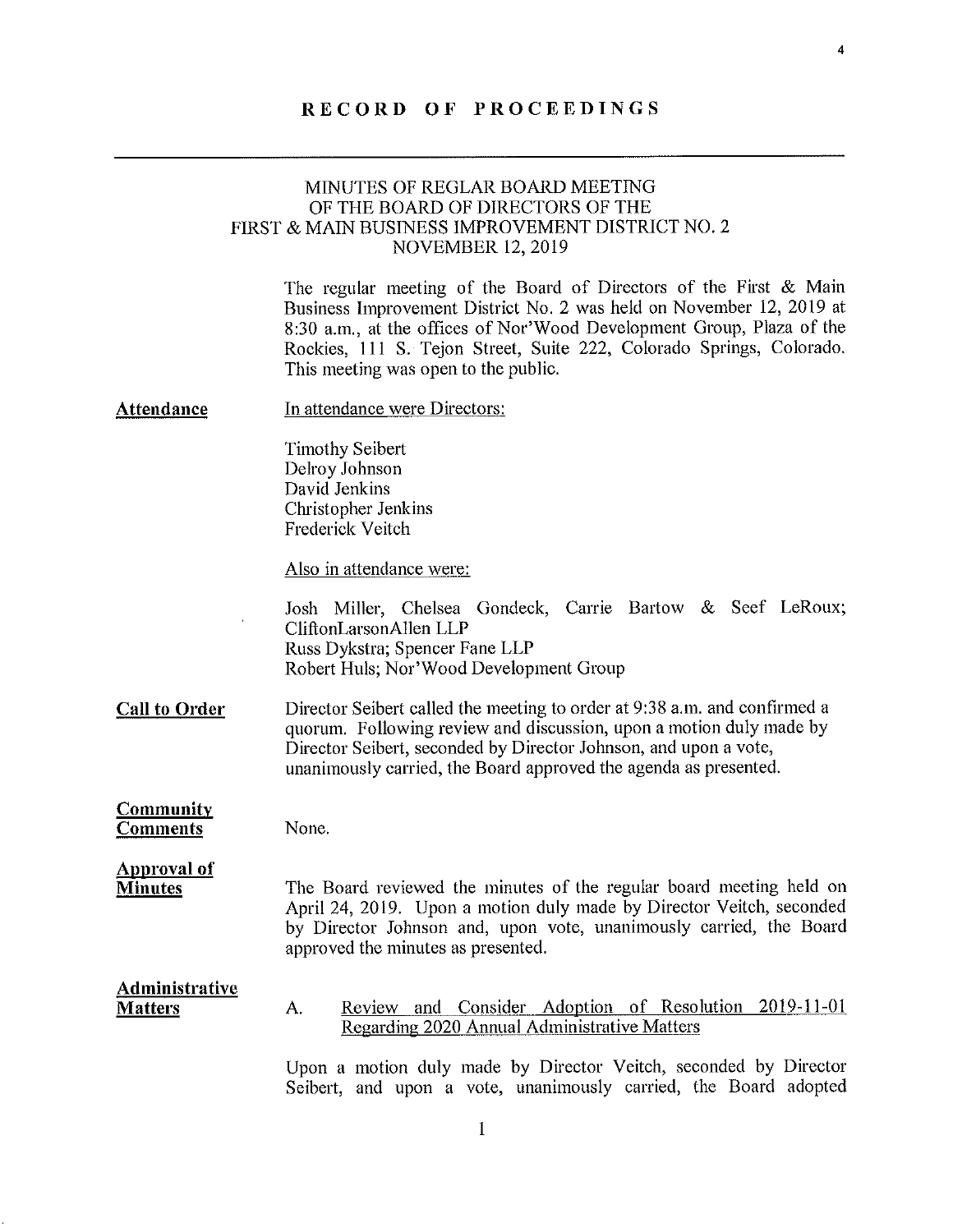$\sim$ 

|                             | Resolution 2019-11-01 Regarding 2020 Annual Administrative Matters.                                                                                                                                                                                                      |                                                                                                                                                                                                           |
|-----------------------------|--------------------------------------------------------------------------------------------------------------------------------------------------------------------------------------------------------------------------------------------------------------------------|-----------------------------------------------------------------------------------------------------------------------------------------------------------------------------------------------------------|
|                             | <b>B.</b>                                                                                                                                                                                                                                                                | Discuss 2020 Insurance Coverage                                                                                                                                                                           |
|                             | Upon a motion duly made by Director Veitch, seconded by Director David<br>Jenkins, and upon a vote, unanimously carried, the Board approved the<br>2020 insurance coverage for the District.                                                                             |                                                                                                                                                                                                           |
|                             | C.                                                                                                                                                                                                                                                                       | Review and Consider Approval of CORA Resolution 2019-11-02                                                                                                                                                |
|                             | Upon a motion duly made by Director Veitch, seconded by Director<br>Johnson, and upon a vote, unanimously carried, the Board approved<br>CORA Resolution 2019-11-02.                                                                                                     |                                                                                                                                                                                                           |
| Financial<br><b>Matters</b> | A.                                                                                                                                                                                                                                                                       | Ratify Bill.com Payments Totaling \$38,712.82                                                                                                                                                             |
|                             | Ms. Bartow reviewed with the Board. Upon a motion duly made by<br>Director Veitch, seconded by Director Johnson, and upon a vote,<br>unanimously carried, the Board ratified the bill.com payments totaling<br>\$38,712.82.                                              |                                                                                                                                                                                                           |
|                             | <b>B.</b>                                                                                                                                                                                                                                                                | <b>Review and Consider Acceptance of September 30, 2019</b><br><b>Unaudited Financial Statements PIF Report</b>                                                                                           |
|                             | Ms. Bartow reviewed with the Board. Following discussion, upon a<br>motion duly made by Director Seibert, seconded by Director Johnson, and<br>upon a vote, unanimously carried, the Board accepted the September 30,<br>2019 Unaudited Financial Statements PIF Report. |                                                                                                                                                                                                           |
|                             | C.                                                                                                                                                                                                                                                                       | Review and Consider Approval of 2019 Audit Engagement Letter<br>with BiggsKofford                                                                                                                         |
|                             |                                                                                                                                                                                                                                                                          | Upon a motion duly made by Director Seibert, seconded by<br>Director David Jenkins, and upon a vote, unanimously carried, the<br>Board approved the 2019 Audit engagement letter<br>with<br>BiggsKofford. |
|                             | D.                                                                                                                                                                                                                                                                       | Conduct Public Hearing and Consider Amendment to 2019<br>Budget; Consider Adoption of Resolution 2019-11-03, Amend<br>Regarding                                                                           |
|                             | Director Seibert opened the public hearing at 9:44 a.m.                                                                                                                                                                                                                  |                                                                                                                                                                                                           |

Director Seibert closed the public hearing at 9:45 am.

 $\overline{5}$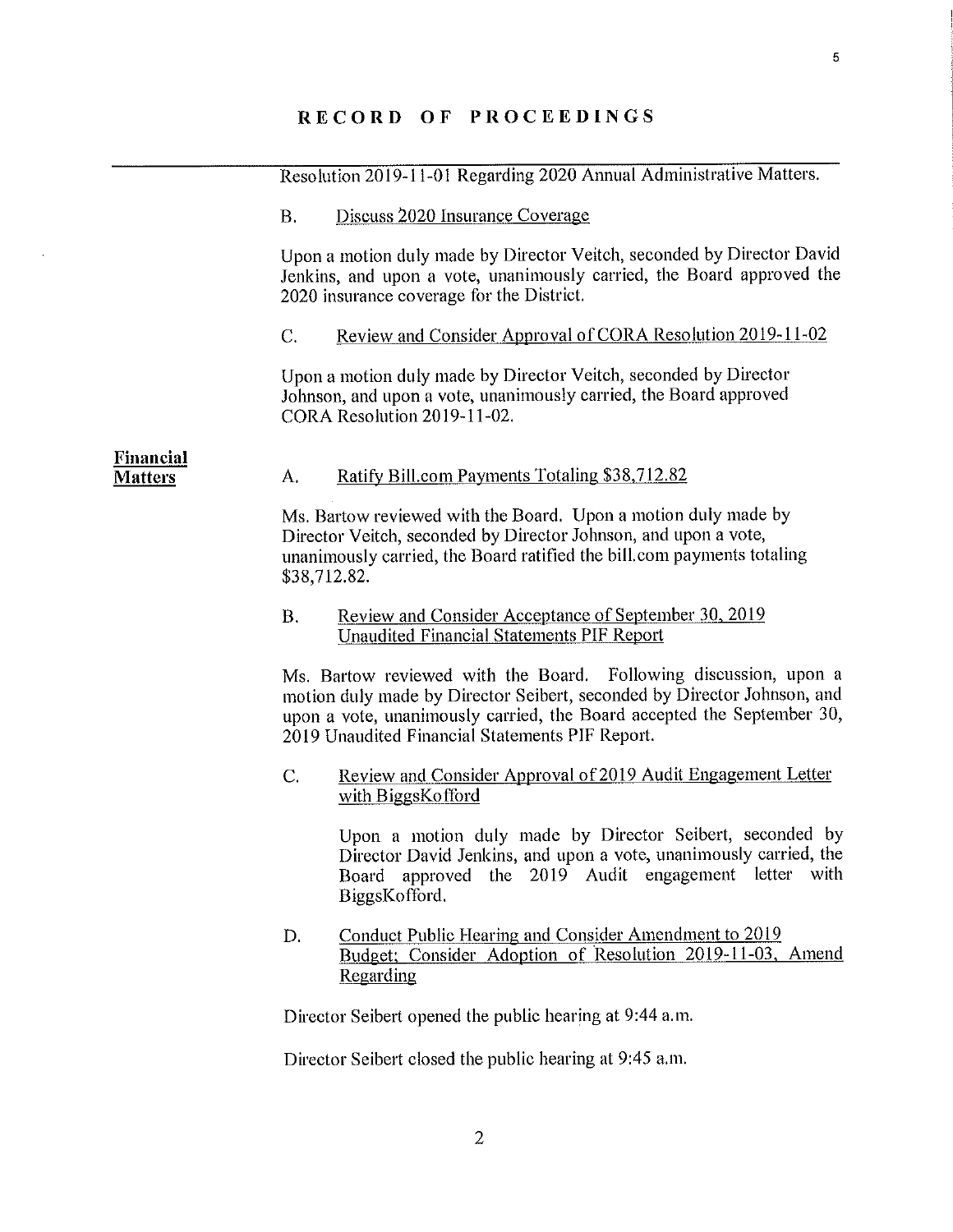There were no public comments.

Ms. Bartow reviewed with the Board, and noted the General Fund would need amending from \$80,000 to \$100,000.

Upon a motion duly made by Director Johnson, seconded by Director Veitch, and upon a vote, unanimously carried, the Board amended the General Fund of the 2019 Budget.

E. Conduct Public Hearing to Consider Adoption of 2020 Budget, Appropriate Expenditures and Set Mill Levy: Consider Adoption of Resolution 2019-11-04 to Adopt 2020 Budget, Appropriate Expenditures and Set Mill Levy

Director Seibert opened the public hearing at 9:46 a.m.

Director Seibert closed the public hearing at 9:47 a.m.

Ms. Bartow reviewed the 2020 Budget with the Board. After discussion, upon a motion duly made by Director Johnson, seconded by Director Veitch, and upon a vote, unanimously carried, the Board approved the 2020 Budget, Appropriate Expenditures and Set Mill Levy, and adopted Resolution 2019-11-04 to Adopt 2020 Budget, Appropriate Expenditures and Set Mill Levy.

### Legal Matters A.

Review and Consider Approval of Resolution 2019-11-05 Calling May 5, 2020 Regular Election for Directors

Upon a motion duly made by Director Veitch, seconded by Director Johnson, and upon a vote, unanimously carried, the Board approved Resolution 2019-11-05 Calling May 5, 2020 Regular Election for Directors.

**B.** Review and Approve Resolution 2019-11-06 Regarding Online Notice of Public Meetings

Upon a motion duly made by Director Veitch, seconded by Director Johnson, and upon a vote, unanimously carried, the Board approved Resolution 2019-1 1-06 Regarding Online Notice of Public Meetings.

 $\mathcal{C}$ . Review and Consider Approval of Resolution 2019-11-07 **Providing for Directors' Exclusion from Workers Compensation Coverage** 

Upon a motion duly made by Director Veitch, seconded by Director